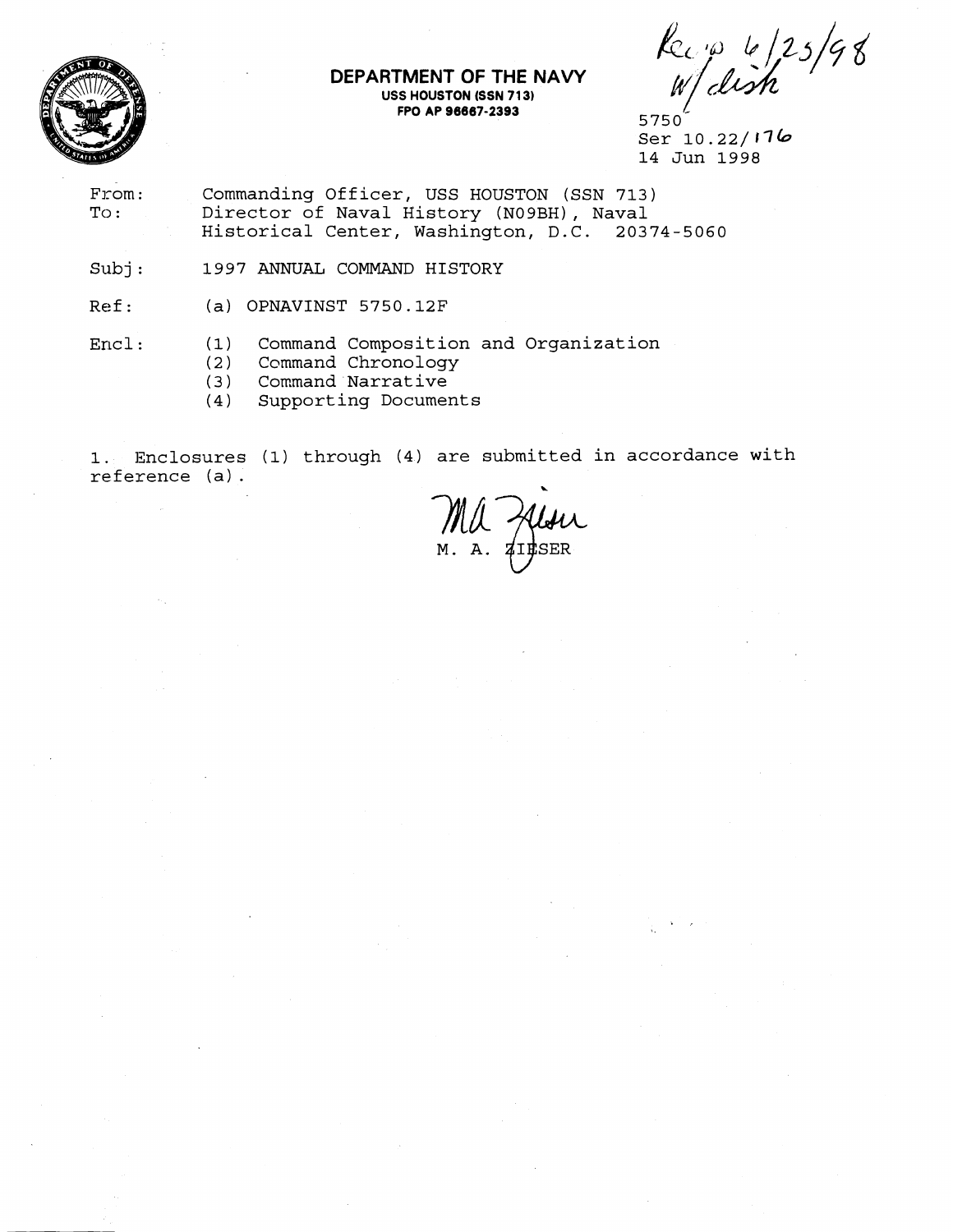#### **COMMAND COMPOSITION AND ORGANIZATION**

**1. USS HOUSTON'S MISSION:** USS HOUSTON (SSN **713)** is a Los Angeles Class nuclear powered fast attack submarine that was designed primarily as a high speed escort for carrier task forces. She supports national military objectives with the ability to carry the fight to the enemy at sea or on land with torpedoes and cruise missiles. Because of her stealth, HOUSTON is the ideal platform for such missions as Anti-Submarine Warfare, Anti-Surface Warfare, Strike Warfare, Mine Warfare, Special Forces Operations, Intelligence gathering and Search and Rescue.

**2. ORGANIZATIONAL STRUCTURE:** USS HOUSTON is one of six nuclearpowered submarines attached to Submarine Squadron Eleven, homeported in San Diego, California. USS HOUSTON'S Immediate Senior in Command (ISIC) is Commander, Submarine Squadron Eleven.

3. **COMMANDING OFFICER PROFILE**: USS HOUSTON is commanded by DALE M. NEES, Commander, USN. Commander NEES, a native of , graduated with distinction from the U.S. Naval Academy in **1979.** He relieved as the Commanding Officer of USS HOUSTON on **5** Ma.y **1995.** 

 $Encl (1)$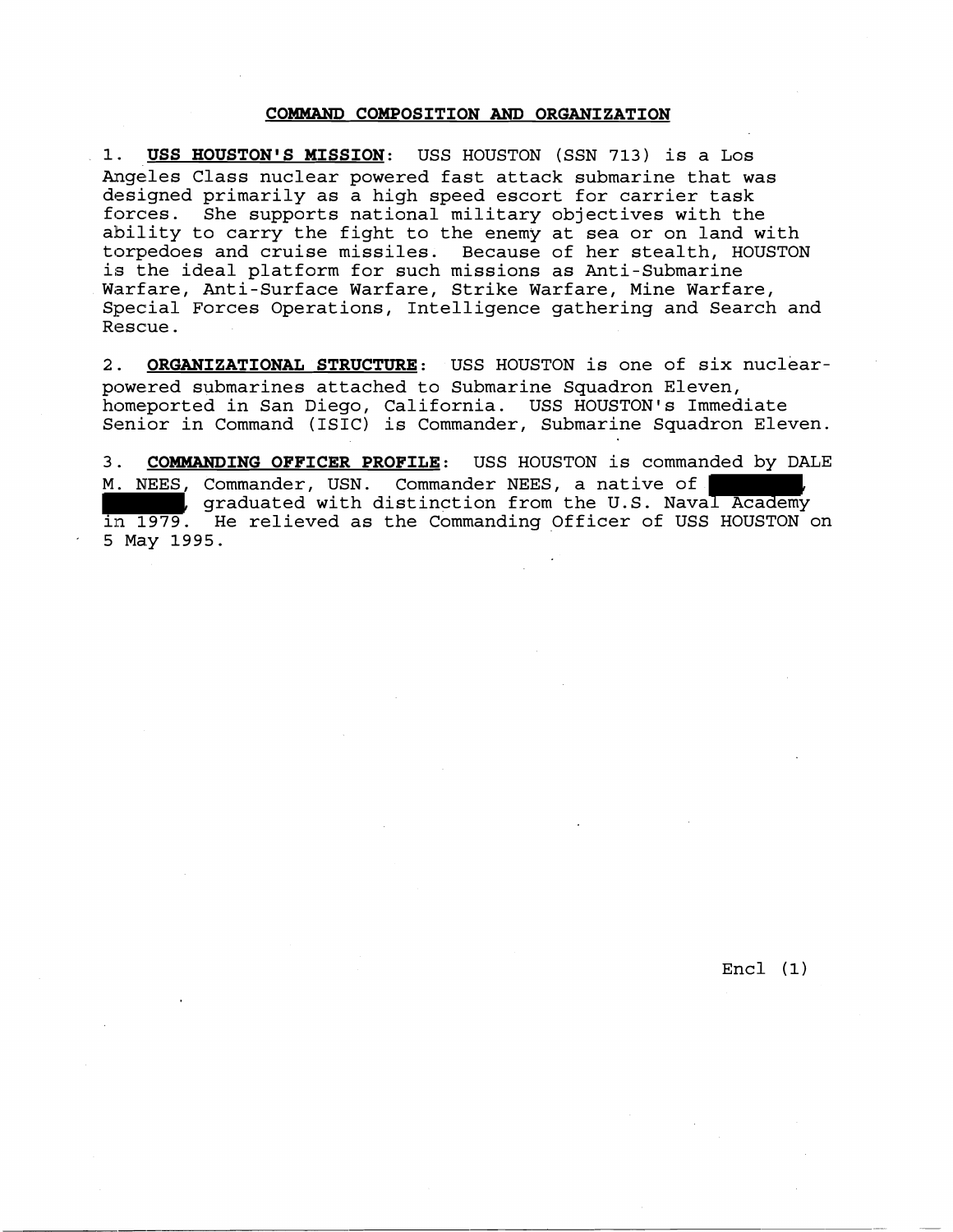## COMMAND CHRONOLOGY

# **1997**

 $\sim$ 

 $\overline{a}$ 

 $\sim$ 

|                 |  | 01 JAN - 13 JAN | INPORT GUAM                                                      |
|-----------------|--|-----------------|------------------------------------------------------------------|
|                 |  |                 | 13 JAN - 16 JAN SEAL OPERATIONS-GUAM                             |
|                 |  | 16 JAN - 17 JAN | INPORT GUAM                                                      |
|                 |  |                 | 17 JAN - 29 JAN WESTPAC OPERATIONS                               |
| 29 JAN - 31 JAN |  |                 | OPERATIONAL REACTOR SAFEGUARDS<br>EXAMINATION (ORSE)             |
|                 |  | 31 JAN - 10 MAR | INPORT SAN DIEGO                                                 |
|                 |  | 10 MAR - 14 MAR | UNDERWAY FOR LOCAL OPERATIONS                                    |
| 14 MAR - 17 MAR |  |                 | INPORT SAN DIEGO                                                 |
| 17 MAR          |  |                 | UNDERWAY FOR LA JOLLA VIP CRUISE                                 |
|                 |  | 17 MAR - 25 MAR | UNDERWAY FOR LOCAL OPERATIONS                                    |
|                 |  | 25 MAR - 08 MAY | INPORT SAN DIEGO                                                 |
|                 |  | 08 MAY - 09 MAY | UNDERWAY FOR LOCAL OPERATIONS                                    |
|                 |  | 09 MAY - 15 MAY | INPORT SAN DIEGO                                                 |
|                 |  | 15 MAY - 15 MAY | NAVAL AIR STATION NORTH ISLAND                                   |
|                 |  | 15 MAY - 23 MAY | UNDERWAY FOR LOCAL OPERATIONS                                    |
|                 |  | 23 MAY - 27 MAY | INPORT SAN DIEGO                                                 |
|                 |  | 27 MAY - 28 MAY | UNDERWAY FOR TACTICAL WEAPONS<br>PROFICIENCY EXAMINATION (TWTCP) |
|                 |  | 28 MAY - 02 JUN | UNDERWAY FOR LOCAL OPERATIONS                                    |
|                 |  | 02 JUN - 05 JUN | UNDERWAY FOR TACTICAL READINESS EXAM<br>(TRE)                    |
|                 |  | 05 JUN - 10 JUN | INPORT SAN DIEGO                                                 |
|                 |  | 10 JUN - 11 JUN | UNDERWAY FOR INSURV INSPECTION                                   |
|                 |  |                 |                                                                  |

Encl (2)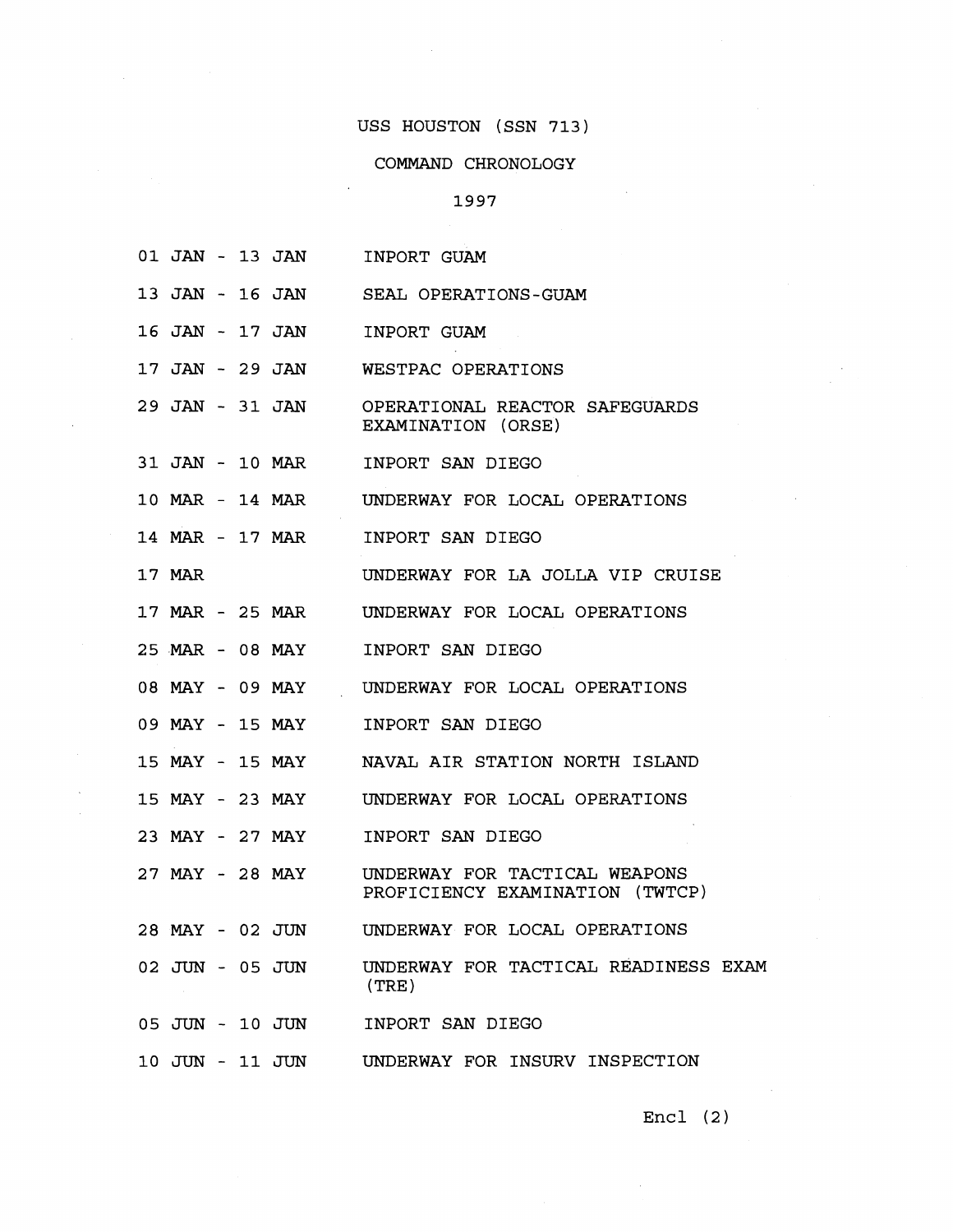$\label{eq:2} \frac{1}{\sqrt{2}}\sum_{i=1}^n\frac{1}{\sqrt{2}}\sum_{i=1}^n\frac{1}{\sqrt{2}}\sum_{i=1}^n\frac{1}{\sqrt{2}}\sum_{i=1}^n\frac{1}{\sqrt{2}}\sum_{i=1}^n\frac{1}{\sqrt{2}}\sum_{i=1}^n\frac{1}{\sqrt{2}}\sum_{i=1}^n\frac{1}{\sqrt{2}}\sum_{i=1}^n\frac{1}{\sqrt{2}}\sum_{i=1}^n\frac{1}{\sqrt{2}}\sum_{i=1}^n\frac{1}{\sqrt{2}}\sum_{i=1}^n\frac{1$ 

 $\sim$ 

 $\bar{\phantom{a}}$ 

# COMMAND CHRONOLOGY

## 1997

|                 |  | 11 JUN - 25 JUN INPORT SAN DIEGO                                                       |
|-----------------|--|----------------------------------------------------------------------------------------|
|                 |  | 25 JUN - 18 SEP INPORT SAN DIEGO CONDUCTING SELECTED<br>RESTRICTED AVAILABILITY (SRA)  |
|                 |  | 18 SEP - 26 SEP INPORT SAN DIEGO                                                       |
|                 |  | 26 SEP - 28 SEP UNDERWAY FOR POST SRA SEA-TRAILS                                       |
|                 |  | 28 SEP - 06 OCT INPORT SAN DIEGO                                                       |
|                 |  | 06 OCT - 14 OCT UNDERWAY FOR LOCAL OPERATIONS                                          |
|                 |  | 14 OCT - 29 NOV INPORT SAN DIEGO                                                       |
|                 |  | 29 NOV - 19 DEC UNDERWAY FOR COMPTUEX 98-1 WITH ABRAHAM<br>LINCOLN BATTLE GROUP (ALBG) |
| 19 DEC - 31 DEC |  | INPORT SAN DIEGO                                                                       |

 $\mathcal{L}_{\mathcal{A}}$ 

 $\sim 10^7$ 

 $\sim 10^{-10}$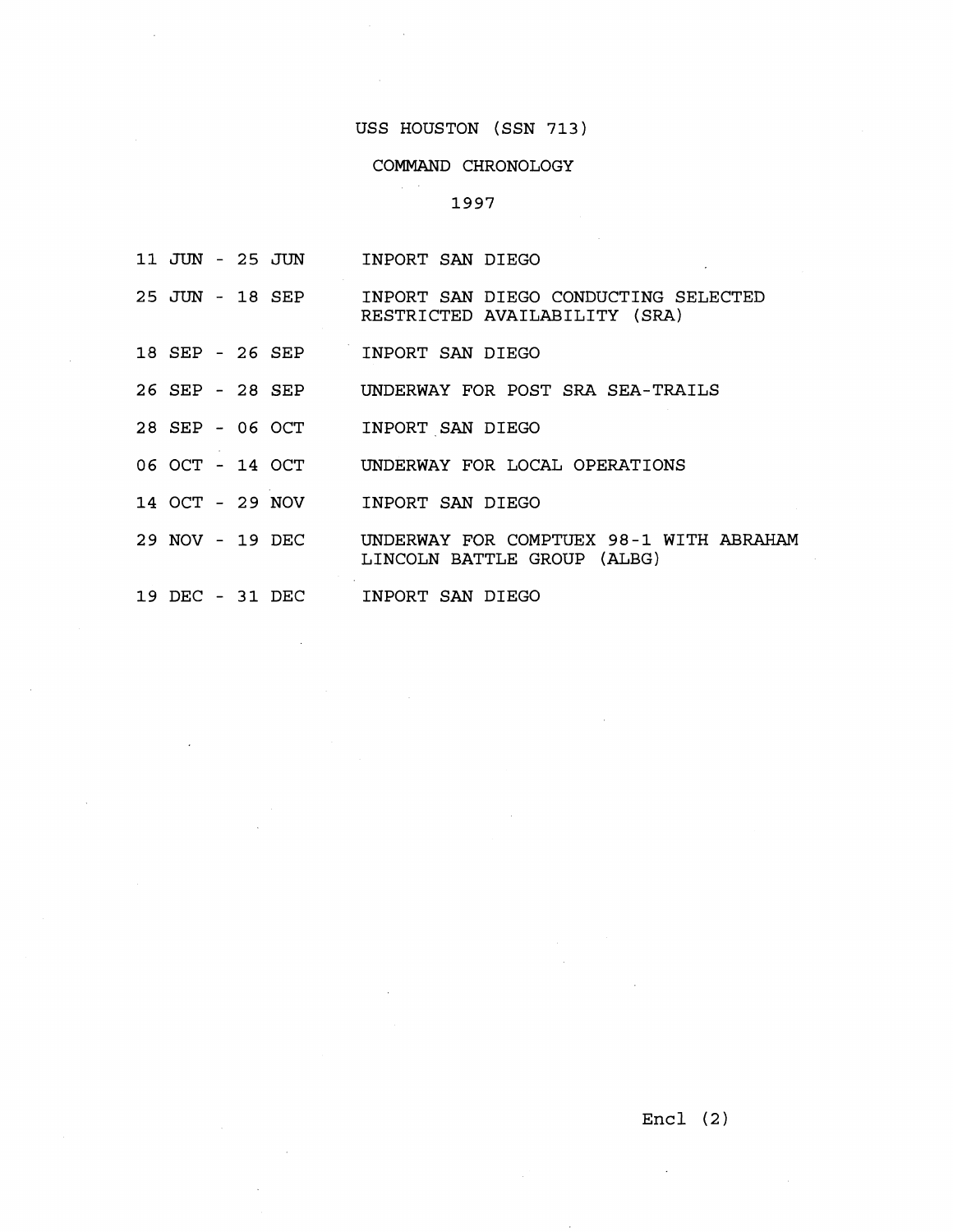#### COMMAND NARRATIVE

#### 1997

**13** JAN - **16** JAN SEAL OPERATIONS - A three day operation with SEAL TEAM ONE exercising dry deck launches.

29 JAN - 31 JAN OPERATIONAL REACTOR SAFEGUARDS EXAMINATION - A two day administrative review of engineering documents, personnel interviews and monitored drill and evolution performance. Successfully completed this comprehensive exam administered under the supervision of Naval Reactors.

**3'1 JAN** - **10 MAR** LEAVE AND STANDOWN PERIOD - Scheduled leave and standown period for crew relaxation following the six month deployment.

**1.7** *MAR* UNDERAY FOR LA JOLLA VIP CRUISE - Public Affairs event for city of La Jolla, California businessmen to promote community sponsorship. USS HOUSTON substituted for USS LA JOLLA which was unable to get underway due to a material problem.

**27 MAY** - **28** MAY TACTICAL WEAPONS PROFICIENCY - Demonstrated the ability to successfully employ exercise torpedoes, and to simulate the launch of numerous Tomahawk missiles in an simulated hostile environment. Evaluated by Commander, Submarine Squadron Eleven.

**02** JUN - **05** JUN TACTICAL READINESS EXAM - An extensive three day examination in which the ship demonstrated the ability to operate the ship in a wartime scenario. Evaluated by Commander Submarine Force, U.S. Pacific Fleet.

10 JUN - 11 JUN INSURV INSPECTION - Completed the underway testing phase of an inspection which ensures all ship's systems operate at design tolerances by the Board of Inspection and Survey.

25 JUN - **18** SEP SELECTED RESTRICTED AVAILABILITY - A short labor intensive maintenance availability scheduled with Portsmouth Naval Shipyard for accomplishment of industrial maintenance and modernization.